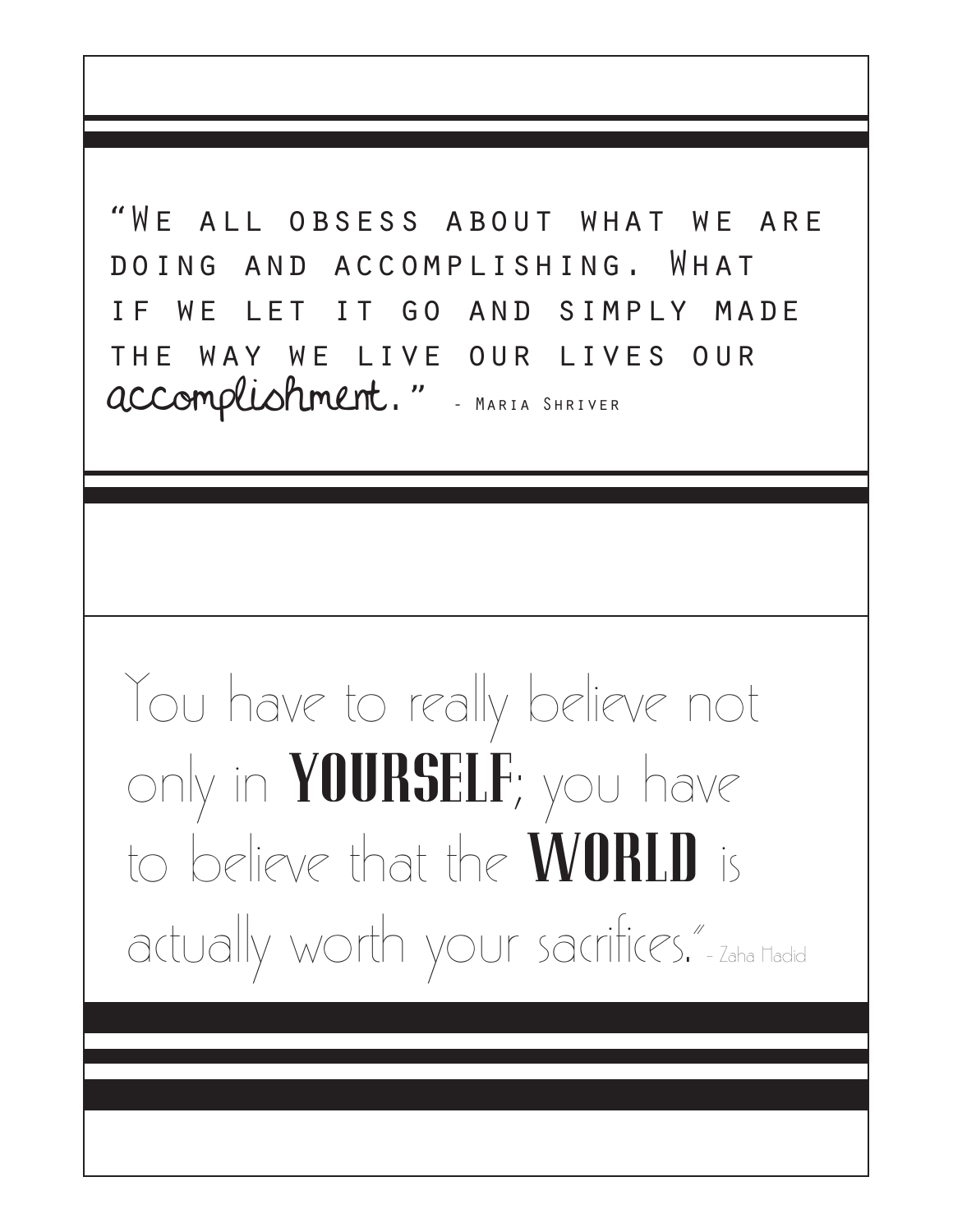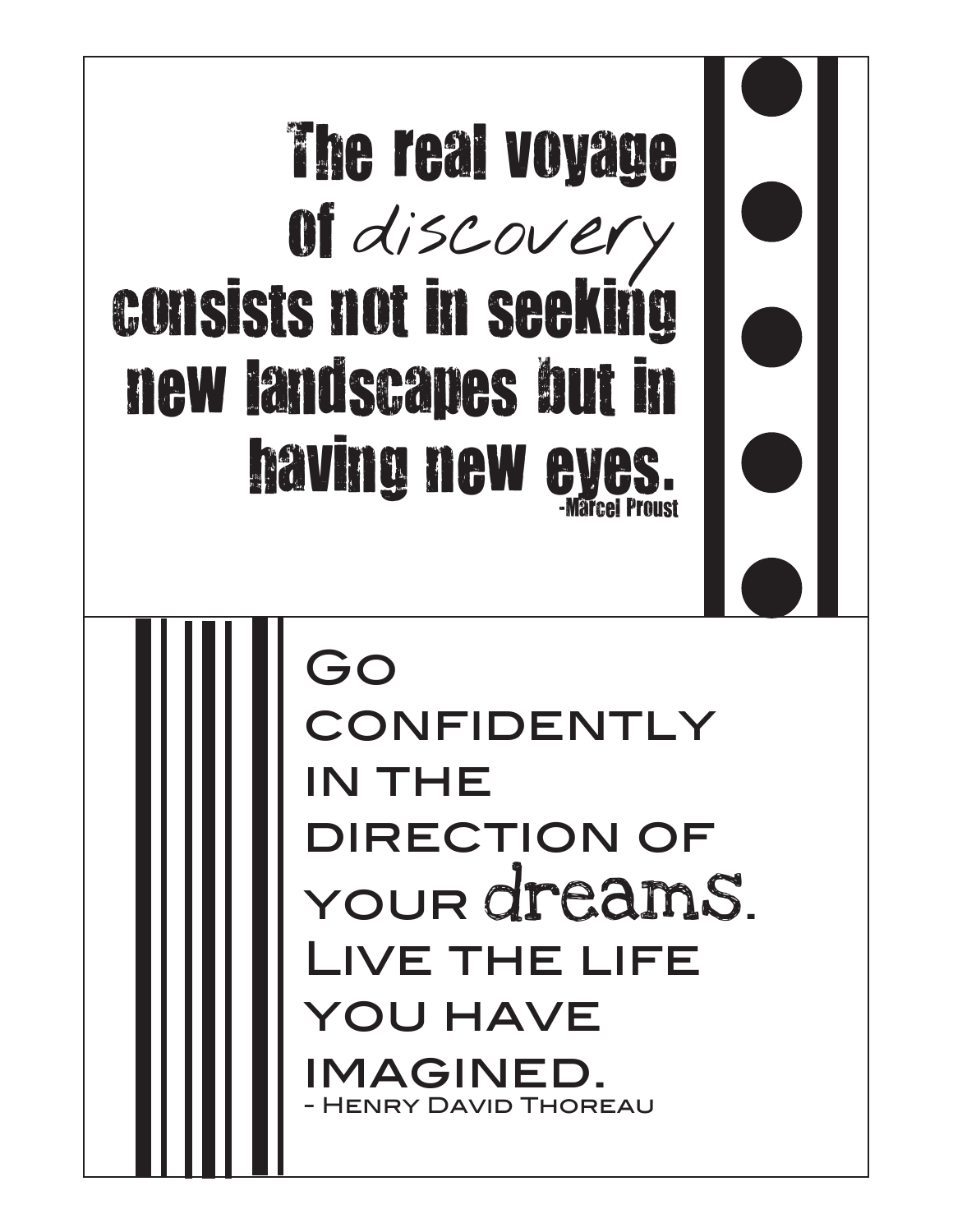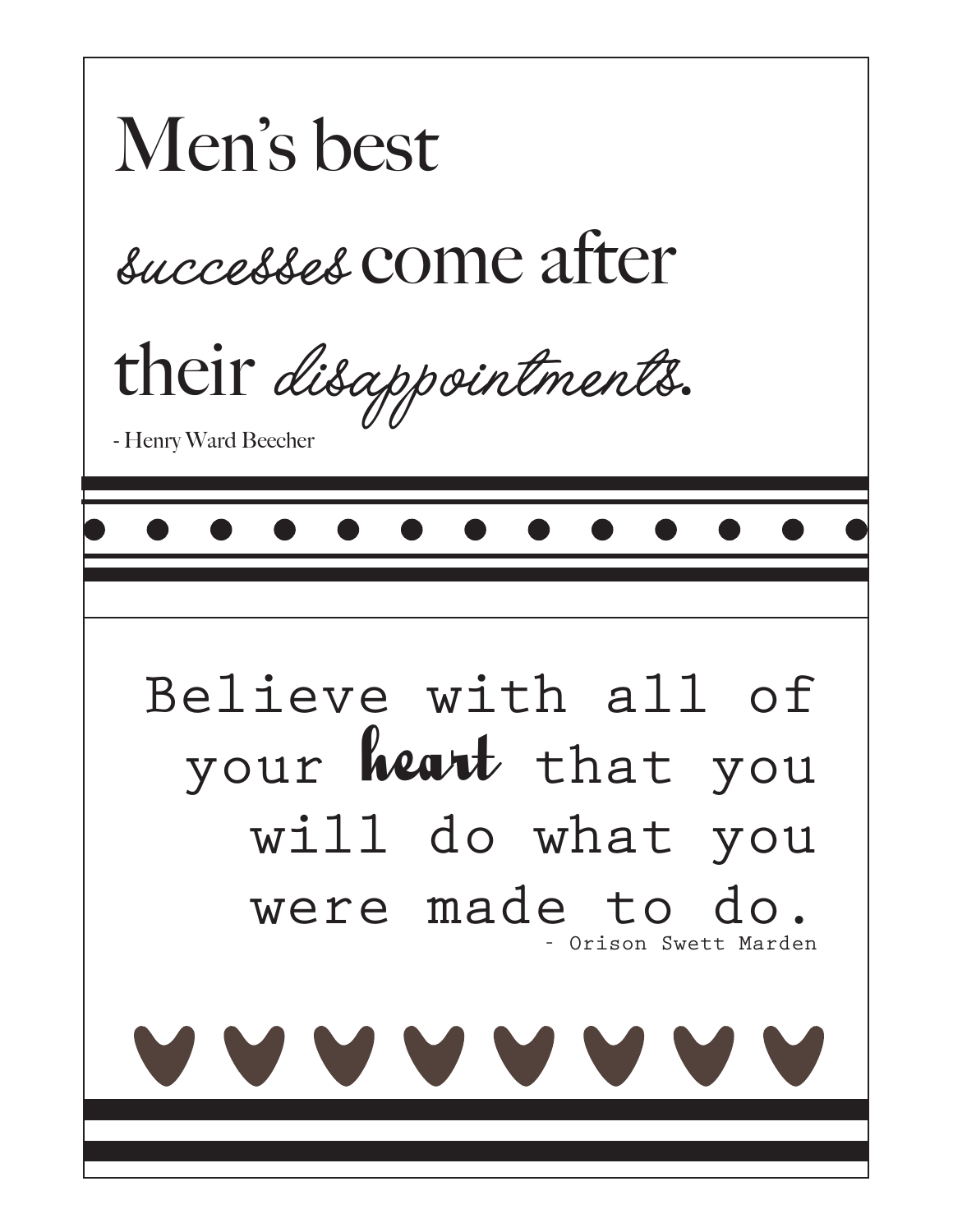Don't waste your life in doubts and fears: spend yourself on the work before you, well assured that THE RIGHT performance of this hour's duties will be the best preparation for the hours or ages that follow it. - Ralph Waldo Emerson

When one door of *happiness* closes, another opens, but often we look so long at the closed door that we do not see the **one that has been opened for us. Helen Keller** 

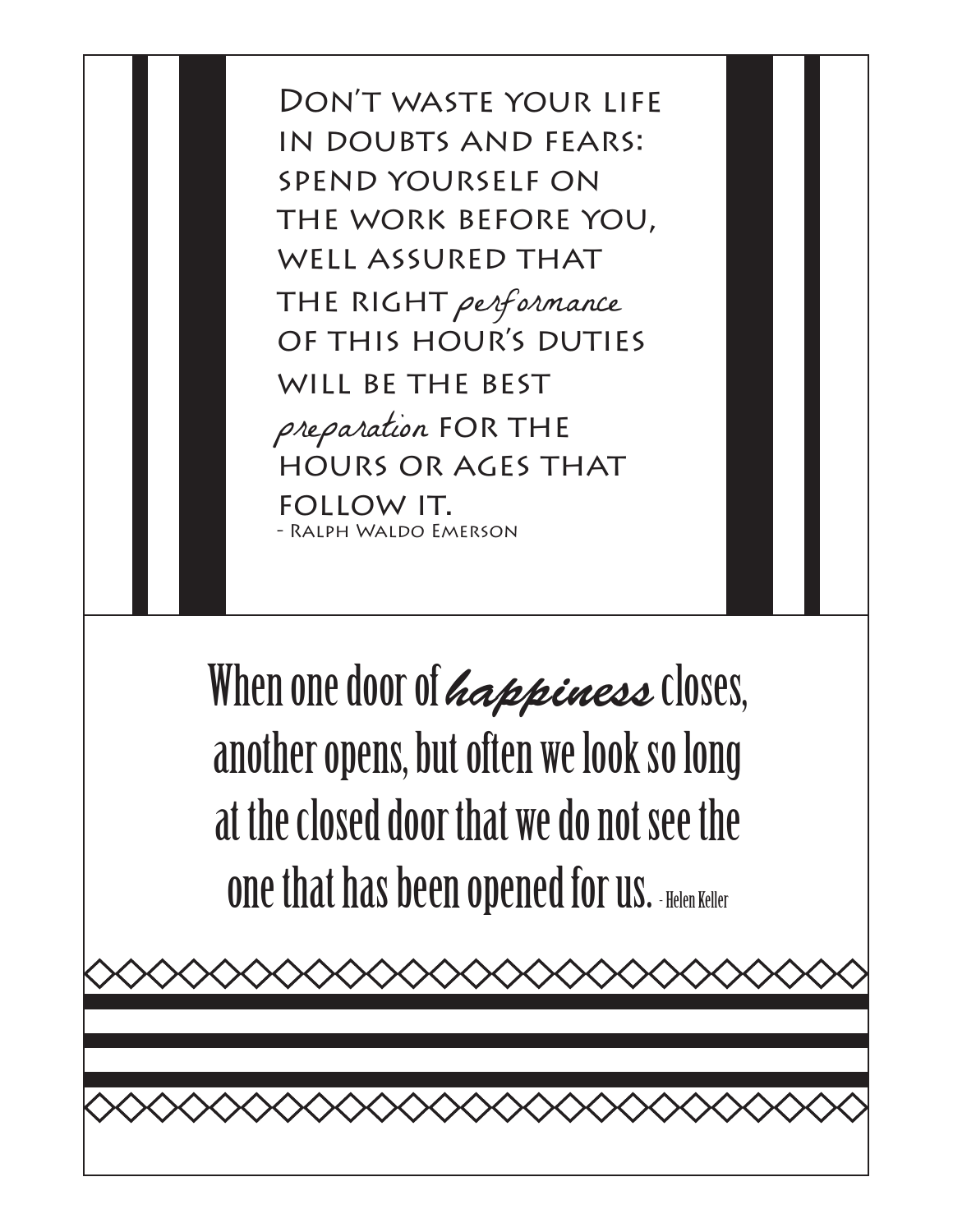Life isn't a matter of milestones, but of moments. -Rose Kennedy The difference between a successful person and others is not a lack of strength, not a lack of knowledge, **BUT RATHER A LACK IN WIL** - Vince Lombardi